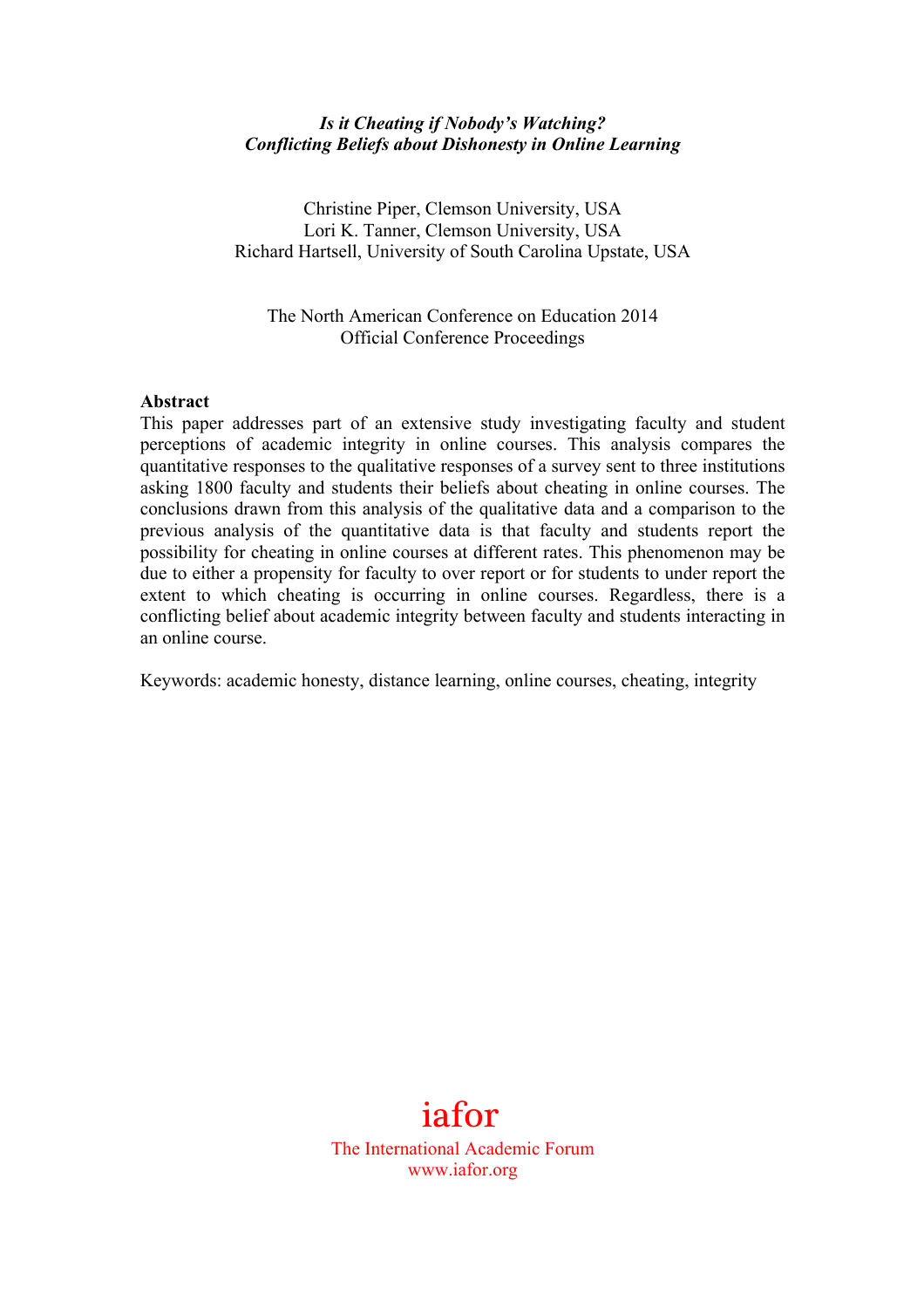## **Introduction**

With a myriad of mobile technology in the hands of students and the academic pressure to succeed in college, the availability of online information lures students into believing they are not cheating if they can find, rather than know, the answer. Globally, institutions are afflicted with academic dishonesty among their student body (Bowers, 1964, Diekhoff et al., 1996, Hinman, 2002, King, Guyette, & Pitrowski, 2009, and McCabe, 2002). As institutions move more of their courses online, students are no longer in close vicinity to their instructors or classmates. "Whether judged positively or the contrary, institutions of higher education have been impacted by the adoption of internet technologies" (Tanner & Piper, 2010 p. 1457). The conversation about enforcement of academic values and honesty is not new to the digital era. (Diekhoff et al., 1996, Jordan, 2001, and McCabe et al., 1999). Research continues to show evidence that academic dishonesty in online classes is no more prevalent than in traditional face-to-face education (Grijalva, Nowell, & Kerkvliet's, 2006). However, with the movement towards campuses encouraging mobile technology and courses being designed for hybrid and/or online delivery, the internet has given students an extensive and unrestricted opportunity to cheat (Bedford, Gregg, & Clinton, 2009, Brock, 2008, Rowe, 2004, Tanner & Piper, 2010). Academic integrity, especially in the online environment, continues to be a concern for universities (Bowers, 1964, King, Guyette & Pitrowski, 2009, Kitahara & Westfall, 2007 and McCabe, 2002).

Brock's (2008) idea of moral relativity may be what is necessary to understand the temptations students are experiencing. He suggests that academic integrity and honesty do not have clear boundaries and, in certain situations or circumstances, "students believe that cheating and plagiarizing can be…acceptable" (p. 2). Moral relativity in virtual environments only adds to the frustration faculty experience when teaching online courses. There is more temptation to cheat in online courses primarily because the student is more distant from the instructor and secondary, many students taking online courses are busy in careers and are not invested in the integrity of the distance-learning programs as they would be in traditional face-to-face programs (Rowe, 2004). In the virtual environment, students seem to have a technological advantage because many faculty and administrators are still unaware of the possibilities for cheating online (Rowe, 2004 and Rogers, 2006). This difference in the belief about online cheating was the stimulation for this research study.

The purpose of the study was to uncover the beliefs about academic integrity, specifically academic honesty, with respect to online courses and compare the faculty and student perceptions. The objectives were to determine if and why students felt that it was easier to cheat in a distance learning course than a traditional face-to-face course.

## **Methodology**

Three public institutions of higher education were sites for recruiting participation in our survey. The participants were either students (undergraduate and graduate) or faculty (full and part-time). The institutions are public four-year universities. The smallest university is a regional commuter campus in the southeastern part of the United States with an enrollment of 5400 students and approximately 500 full and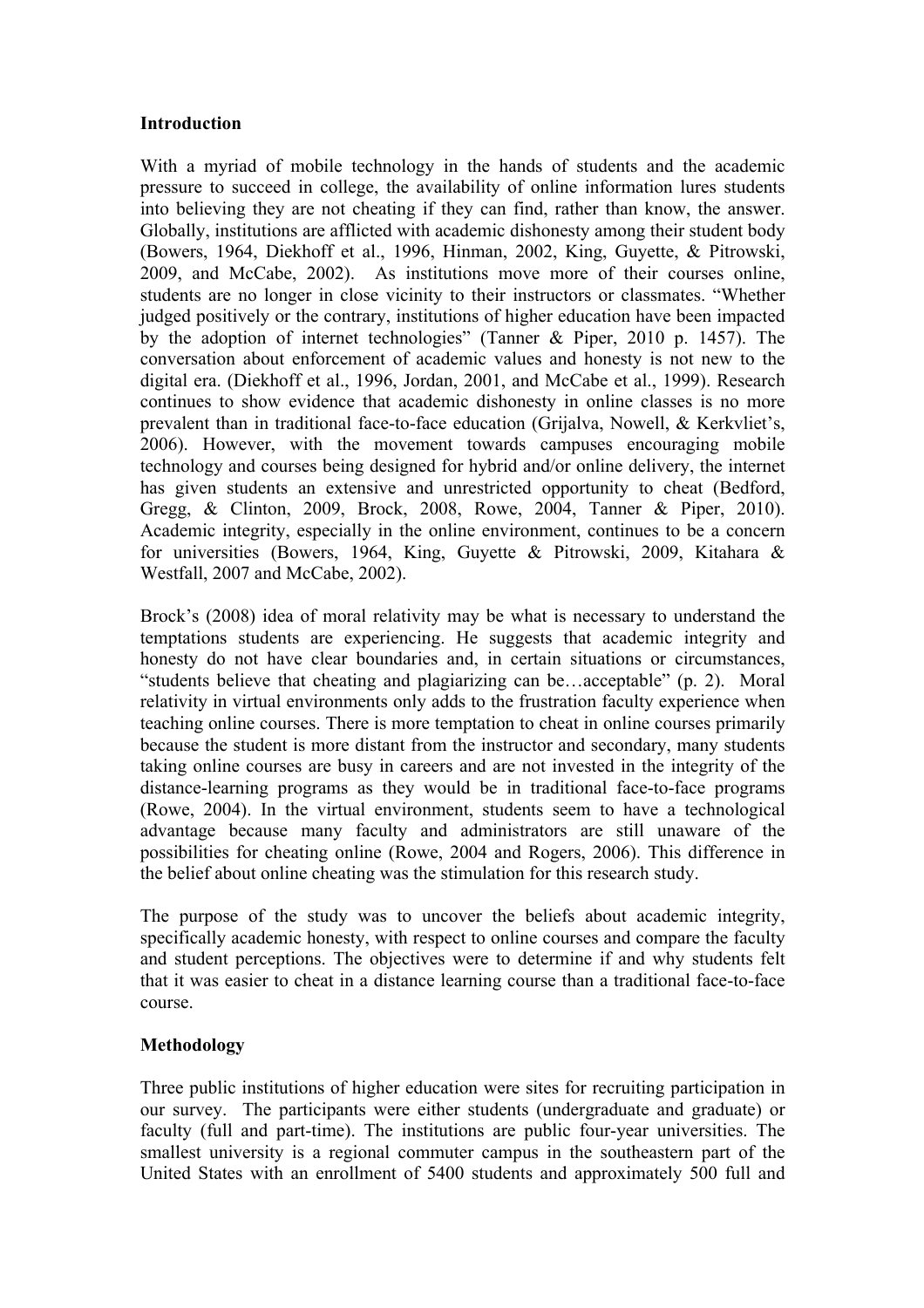part-time faculty. The second and largest university is also in the southern part of the country and considered a top-tier research university with a student enrollment of 18,000 and approximately 1200 full and part-time faculty. The third university is located in the south central Midwest part of the country with a student enrollment of 17,000 and approximately 1400 full and part-time faculty offering degrees in more than 100 areas as well as master and doctoral programs in most programs. The universities offer traditional, hybrid and online courses.

A cross-sectional online survey was developed to incorporate the measurement variables for the constructs conceptualizing student and faculty beliefs about academic honesty with respect to online courses. Questions were structured in the format of multiple answers, Likert-scales, and open-ended comments for the purpose of comparing student and faculty responses. The surveys were developed and disseminated via survey monkey, an online tool that allows for the self-administration of surveys and data collection.

There were 243 faculty and 1649 students that responded to the larger survey. For this research paper, which is a subpart of the larger study, the qualitative data was examined by focusing on responses given to the open-ended student question "Is it easier to cheat in a distance learning course?" There were 644 student responses to this question and 541 of those responses were able to be coded into one of three categories: Lack of Supervision, Unclear Boundaries and Open Source. Each of the three categories corresponded to one of the relationships between faculty and student definitions of cheating suggested by the study's quantitative data. The coding was performed by one of the researchers and the responses were grouped into one of these three categories. This qualitative analysis compares the open-ended responses to the earlier quantitative analysis (Tanner  $\&$  Piper, 2010) which is summarized in the background section.

## **Limitations**

This study is not without its limitations. When using an online survey distribution tool, the participants are expected to have email in order to receive the invitation to participate, as well as access to the specific domain housing the survey instrument. Response rates for online surveys are usually lower than traditional postal mail or telephone interviews. However, this sample was one of convenience and purposive in that the researchers were affiliated with the institutions chosen for participant selection and the population selected from the institutions were only faculty and students rather than the entire populations of the institutions. All students and faculty at each participating institution had regular internet and email access. This can be problematic in that internet based sampling is not representative of general populations. However, it is rare that university communities are not fully integrating the expectation of primarily email correspondence.

Two different survey instruments were used to collect data. Students were asked questions similar to, but not exactly the same, as the questions asked of the faculty. Faculty were asked about their experiences with cheating in their online courses; whereas, students were asked if they knew of someone who cheated in an online course. Data sets for faculty responses and student responses were kept separated for the analysis. Responses to similar questions were compared using descriptive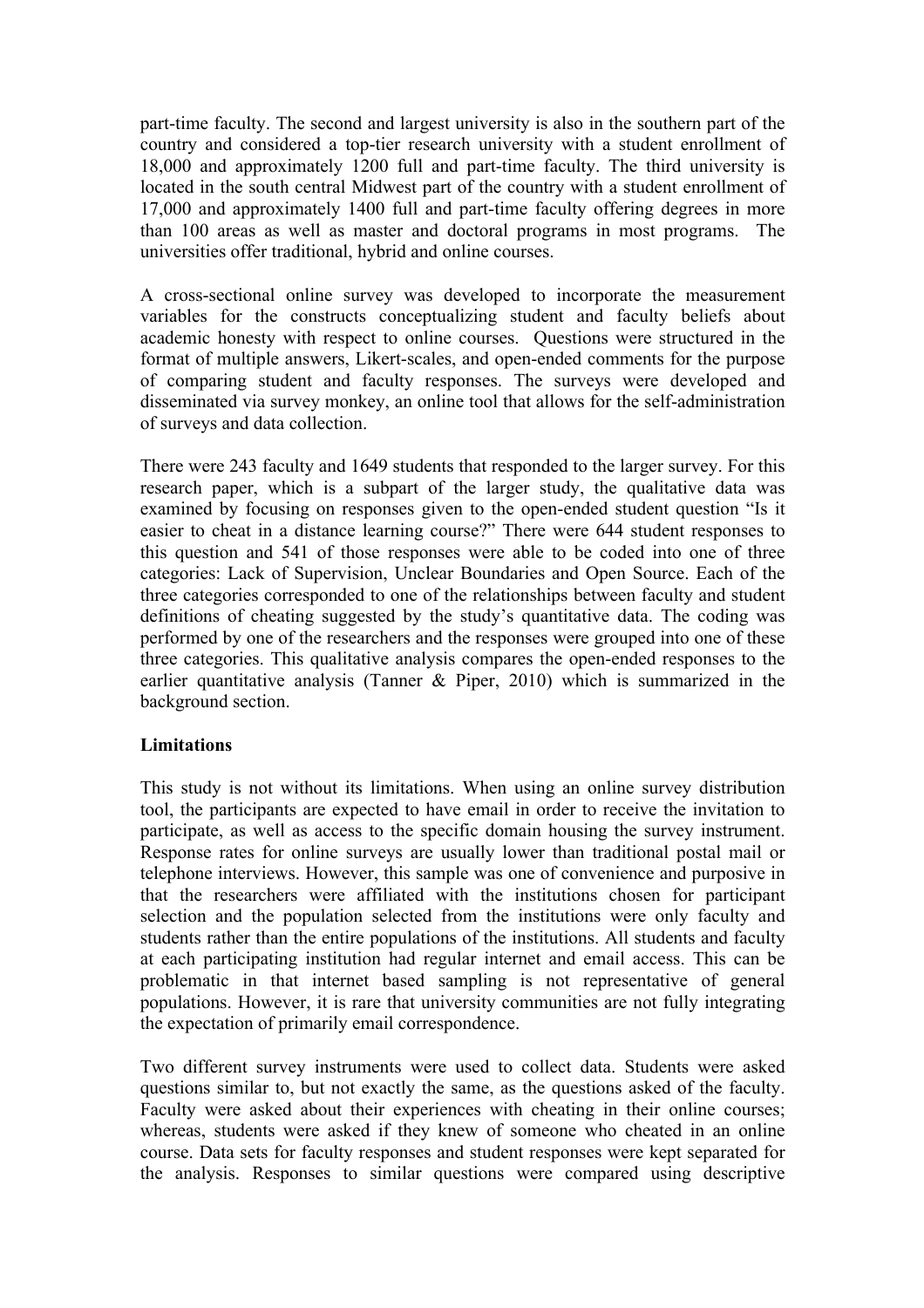statistics and one-way analysis of variance (Tanner & Piper, 2010). The separate analyses were compared, but no causal or correlation statistics were run with aggregated data due to the differences between instruments (Tanner & Piper, 2010).

It was not possible to control for duplicate responses due to the nature of the questioning around cheating and the ethics review board recommendations. The researchers were not permitted to limit the number of responses per internet protocol (IP) address or require individual passwords in order to ensure anonymity of participants (Tanner & Piper, 2010). The researchers realize that the sensitivity of the topic of cheating may discourage the honesty of the student responses out of fear of being caught or incriminated. However, the response rate of 18% for each group of participants (faculty and students) was similar among the participating institutions (Tanner & Piper, 2010).

## **Background**

Previous analysis of this research data (Tanner & Piper, 2010) showed that students perceive it is easier to cheat in an online course vs. a traditional face-to-face course for the following most commonly cited reasons: (1) lack of proctoring, supervision, being watched or monitored makes it easy to cheat and difficult for instructor to catch cheating; (2) unlimited test time allows one to look up answers to the test online or via cell phone, texting or emailing a classmate; (3) all course materials can be laid out for reference and one can also work with a classmate at the same time and not get caught; and (4) one classmate can take the test and email or text answers to others.

Based on the previous analysis of this research data (Tanner & Piper, 2010), the research results indicated that dishonesty exists; and the temptation and occurrences of cheating occurs most frequently on tests and quizzes, then homework assignments, and finally, major papers. Both faculty and students were equally divided on whether or not instructors can control academic dishonesty and the difficulty of enforcing academic honesty. The findings suggest that faculty perceive cheating to be occurring at a higher rate in online courses than in traditional courses. However, the study also indicates that students consider cheating to be occurring at a lower rate in online courses than faculty assume. The somewhat contradictory nature of these two findings is reflected in much of the literature surrounding academic honesty in online courses. A number of studies, such as Lanier (2006), Kennedy, Nowak, Raghuraman, Thomas, and Davis (2000) and King, Guyette, and Piotrowski (2009), indicated that both faculty and students consider cheating in online courses to be easier and more prevalent than cheating in traditional courses. However, other studies indicated a divergence between faculty and student perceptions of cheating with Grijalva et al (2006) suggesting students considered there was no difference between the amount of cheating in online and traditional courses. Complicating the matter even more, studies by Stuber-McEwen, Wiseley, and Hoggatti (2009) and Watson and Sottie (2010) suggested students believe less cheating occurs in online classes.

### **Analysis**

Further analysis of the study's quantitative results suggests three possible scenarios for explaining the discrepancy between student and faculty perceptions of academic honesty in online courses. These scenarios are based on the assumption that mutual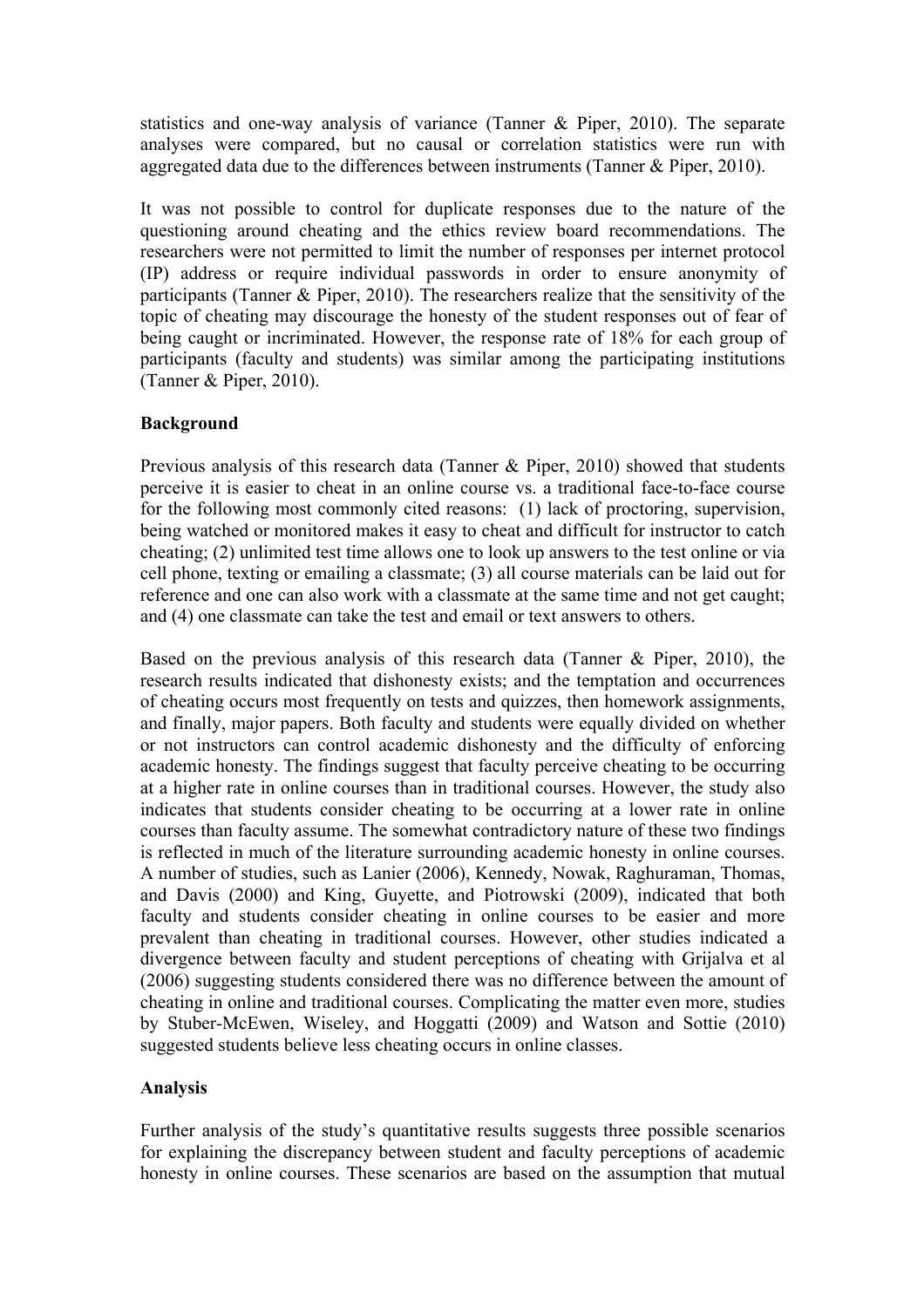understandings between faculty and students regarding academic integrity are more problematic in online courses due to the lack of face-to-face interpersonal contact and to the open source nature of digital information (Scanlon & Issroff 2005). The first scenario suggests students and faculty may perceive different levels of cheating occurring in online courses because students tend to underreport personal acts of dishonesty while faculty over report cheating due to the fact they are more acutely aware than students of the potential for the relatively un-policed nature of online courses to encourage student cheating. In this scenario, a stable, shared definition of what is and what is not academic dishonesty skew reported faculty and student perceptions of the amount of cheating occurring in online courses in opposite directions due to different levels of willingness to acknowledge the possibilities for cheating. Studies such as Trenholm (2006) and Sanders, Wenzel, and Stivason (2008), which emphasize increased monitoring of online courses as the primary remedy to cheating, support this scenario in that the call for increased monitoring at least tacitly assumes a shared definition of cheating between faculty and students.

The second scenario for explaining discrepancies between faculty and student perceptions of academic honesty in online courses centers on the confusion which may occur as the result of shifting definitions of the distinction between collusion and collaboration. Because the distinction between these two concepts is not absolute and can vary from teacher to teacher and thus from course to course, students may occasionally incorrectly assume certain behaviors are collaborative as opposed to collisional. In such cases, students would once again tend to report fewer instances of cheating than faculty. Such a scenario also assumes a stable definition of academic honesty. However, in this case, the definition is conceptually, but not operationally, shared; faculty and students simply interpret similar behaviors in different manners. Studies such as Barrett and Cox (2005), Turner (2005), and Jakes (2009) support this scenario in that they indicate web-based courses either create or enhance confusion regarding exactly which behaviors should be considered collaboration as opposed to collusion. Such studies' prescriptions for maintaining academic integrity in online courses emphasizes such techniques as creating assignments that are inherently collaborative, and specifically identifying for students the few circumstances in which collaboration is not permitted, i.e. where collaboration will be considered collusion.

The third scenario for explaining the study's findings of student and faculty's perceptions of academic honesty in online courses envisions a generational redefinition of the concepts surrounding intellectual property. Such a redefinition is created by the possibilities digitalization provides for the open sourcing of information (Evans, 2009). In this scenario, the operating assumption is students report less cheating in online courses than faculty because students' views on ownership of information, particularly digital information accessed online, are fundamentally different than the views of faculty. Students, due to their more opensource orientation to digital information, are assumed to have a far less restrictive notion of the possibilities for legitimately accessing and sharing information online. Moreover, not only is their view less restrictive where compared to faculty views, it is also less restrictive than their own views of non-online information. In much the same way students tend to make more of an ethical distinction than faculty between downloading a pirated cd than shoplifting the same cd, students from this point of view see information mediated through the internet as significantly more open to common use than information obtained in other manners. Such a student open source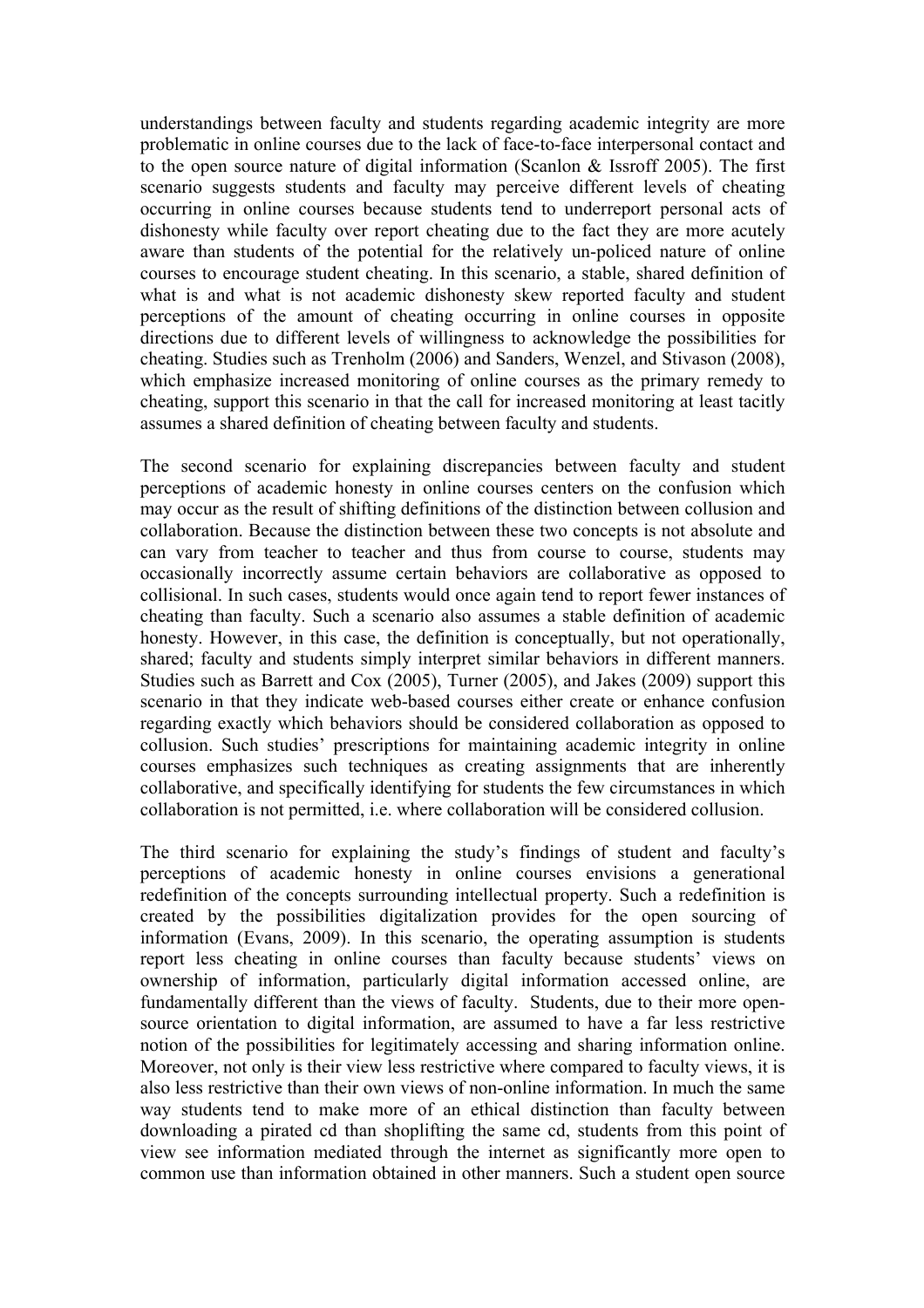perspective on digital information translates in online courses as a far less restrictive notion of academic honesty than faculty typically have. Thus, in this third scenario, the discrepancies between faculty and student perceptions are explained by the fact that faculty and students approach open source resources in online courses with significantly different definitions of cheating.

The three scenarios presented range from a completely shared definition of what is and what is not cheating (lack of supervision) in the first scenario to a conceptually shared but, somewhat operationally, fuzzy definition (unclear boundaries) in the second scenario to a final scenario in which faculty and students operate under different conceptions of academic honesty with respect to open source information (open source). Because of the variation in alignment between student and faculty conceptions of cheating the three scenarios represent, each scenario calls for fundamentally different actions for successful amelioration. The first scenario, for instance, would simply call for a higher level of monitoring students, while the second and third scenarios would require clarification and negotiation of a shared definition of academic honesty, respectively. Successfully coping with cheating in online courses is dependent on which of the possible scenarios suggested by the study's quantitative data is most likely.

In order to establish the relative likelihood of each of the possible scenarios arising out of the study's quantitative data, an element of the study's qualitative data was examined. This element focused on responses given to the open-ended student question:

[Is it] easier to cheat in a distance learning course?

Of the 644 student responses to this question, 84 percent (541 categorized responses) were able to be coded into one of the three categories: Lack of Supervision, Unclear Boundaries and Open Source. Each of the three categories corresponded to one of the scenarios between faculty and student definitions of cheating previously explained. Of the 541 categorized responses 273, or 51 per cent, were identified as belonging to Scenario 1 *Lack of Supervision* - the category corresponding to a shared, common definition of cheating between students and faculty (see Figure 1) which included directly quoted responses such as:

- No one is watching.
- No one is there to prevent you from taking a test collaboratively.
- There is no direct face-to-face interaction with instructor to develop rapport and respect.
- No one is there to prevent you from using books, notes, and the internet.
- I have a relative whose wife took all his tests for him.
- There is no one to hold you accountable, and it is very difficult for professors to catch cheaters and even harder for them to prove academic dishonesty if they suspect it.
- There is no way to monitor it and there are more opportunities for cheating to occur.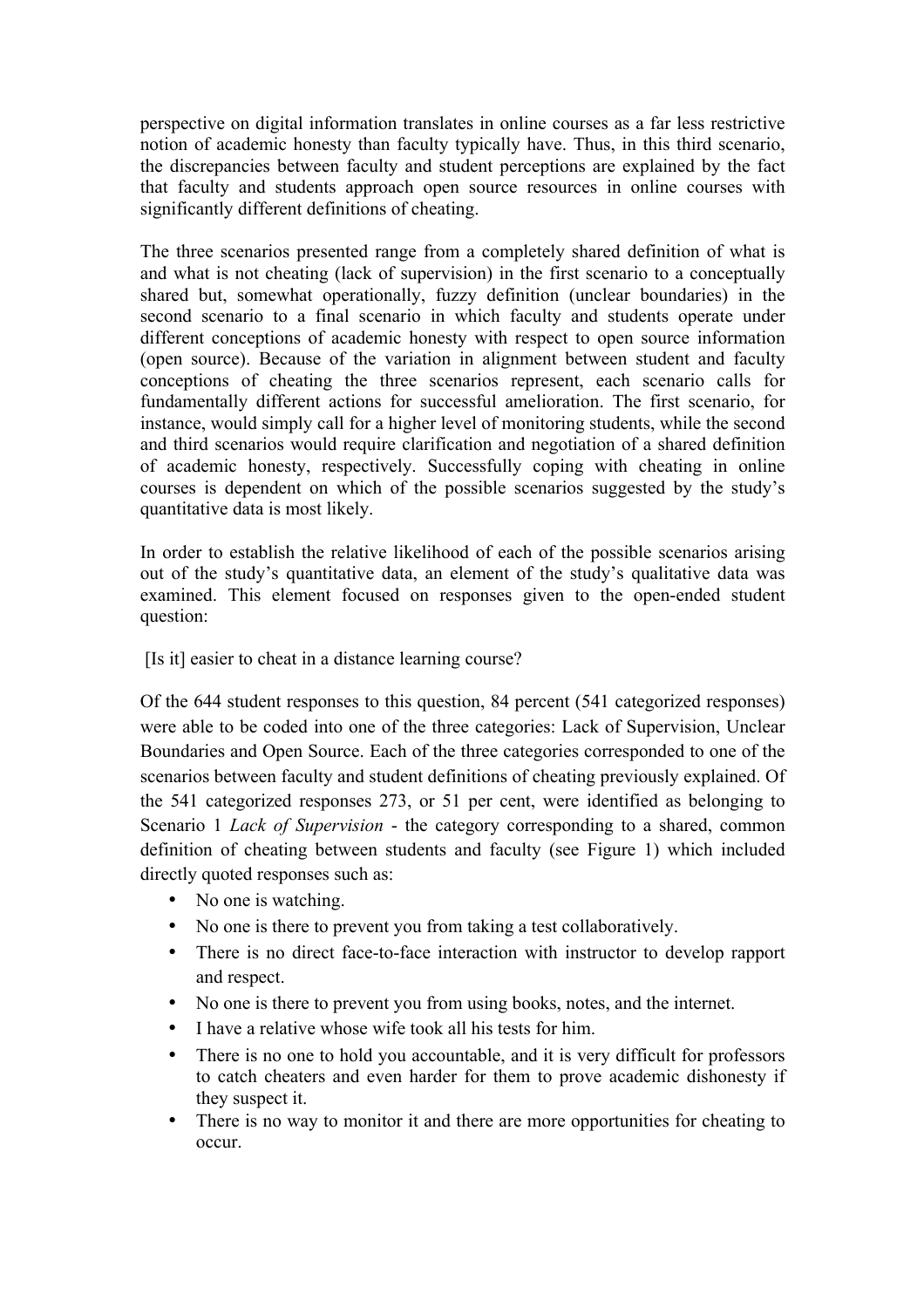- If no one is watching you take the exam, there is little chance you will get caught looking up the answers.
- There is less oversight in distance learning courses.
- Testing is often not proctored or monitored. Some students may use resources that are supposed to be forbidden.

Such responses agreed with the near universal faculty view, evidenced by the study's quantitative data, that cheating, or at the least the opportunity for cheating, was more prevalent in online courses due to the inherent difficulties of monitoring student behavior in such courses.

Responses coded into the Scenario 2 *Unclear Boundaries* totaled 169, or 31 percent of the total responses coded, assumed a shared general concept of cheating, but also indicated some confusion as to the application of the shared definition in certain specific instances. Sample of directly quoted comments include:

- Most of the time professors don't define cheating.
- The boundaries of what is and what is not cheating become blurred.
- Students are encouraged to seek input from others.
- Cheating in distance learning classes is no different than if we were given the same 'take home' assignment in a traditional classroom setting.
- Groups can collaborate.
- Depends upon the rules, guidelines and preventative measures put in place.
- If it is an online course and you are doing it on your own time, then anything is fair game.
- It can hardly be called cheating when it's distance learning if the time and resources are available, they'll be utilized.
- Not sure what you could define as cheating in an online class.
- I have never been monitored during distance learning courses so I am allowed any sources I choose.
- There is not a barrier to prevent students from doing assignments/tests together.
- Just because teachers don't specifically say, "Don't use the internet to help. Don't call other people." Without those restrictions, people think it is okay.
- Humans need and use references every day so it's not a big deal as long as the comprehension is there.

Responses in this category suggested that students share a similar definition of academic honesty with faculty, but are often uncertain in online classes if certain specific behaviors are ultimately considered fair or foul in regard to the shared definition of academic honesty.

Scenario 3 *Open Source* accounted for 18 per cent (99 out of 541 responses) of the student responses and suggested students and faculty operate from significantly different definitions of academic honesty as it relates to online courses. This category of responses relates to the third scenario for explaining discrepancies in using open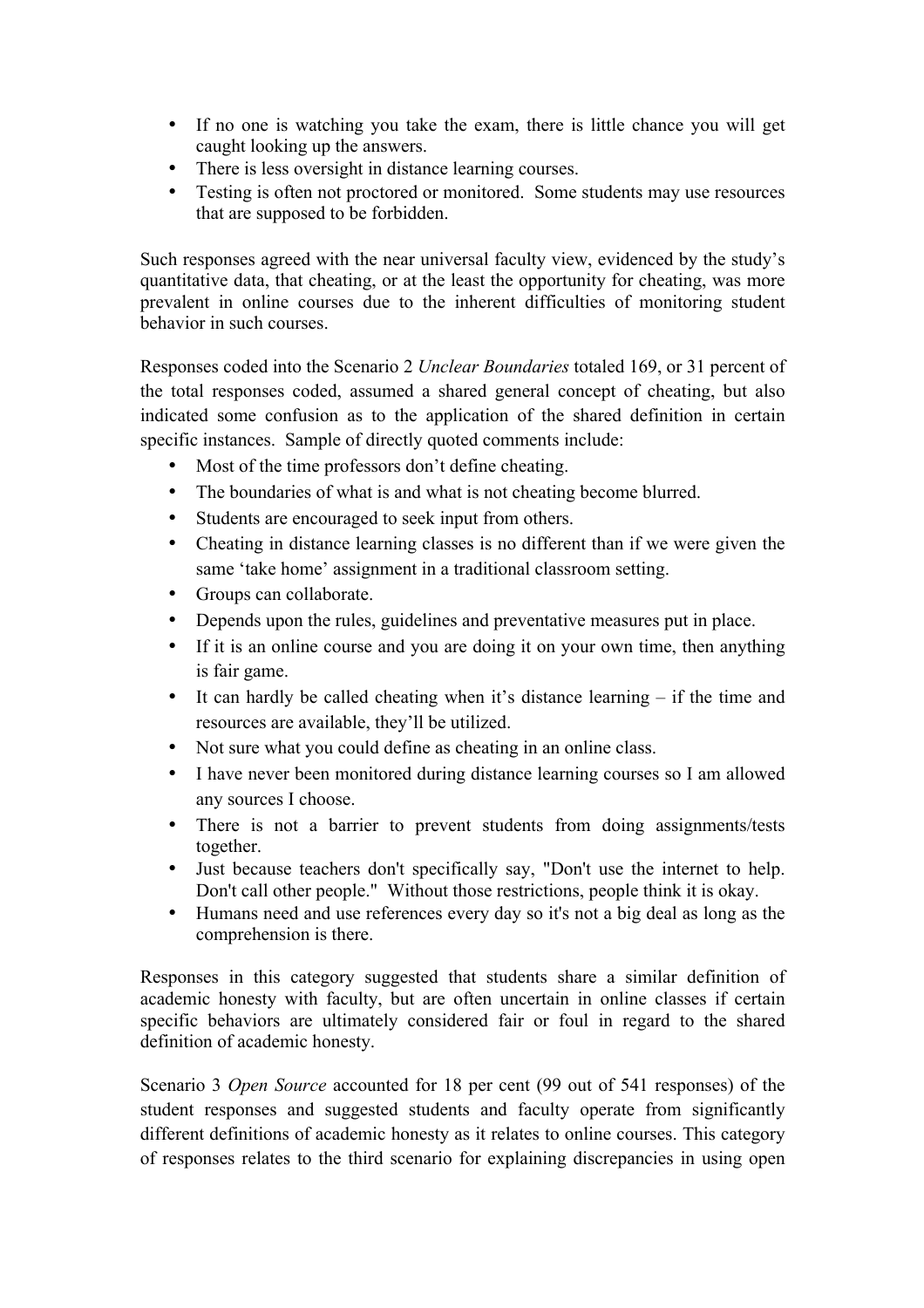source resources between faculty and student perceptions of cheating in online courses. Directly quoted responses in this category include:

- Most of the work is done and submitted online and a student can give anyone their sign-in information, look-up answers on the internet, or have help from an additional person.
- Data can be looked up in real-time and applied immediately without knowledge from a professor.
- I know of some people who will have a second window up on their computer to search for answers while taking an online test.
- Able to use a book, family member, friend, or the internet on exams, papers, and projects.
- Because if it's taken on the internet there's no stopping anyone to look on google for the answer or to ask someone sitting next to them the answer to a question.
- You can look up material on the internet that you would not originally know during a test.
- 
- Because you have the book right in front of you and can look at class notes.<br>• You have more resources around you that tempt students more than • You have more resources around you that tempt students more than a traditional structured class room would be in a traditional course.
- Because you can look up everything online. Even with things like Respondus Lockdown, it is simple to bypass or use another computer.

Responses in this category implied that students, due to generational differences toward the open sourcing of information made possible by digitalization, operate in online courses with a fundamentally different view of intellectual property and, by extension, a fundamentally different set of assumptions about academic honesty in online courses than faculty.

Responses coded into the *Other* category totaled 103, or 16 per cent of the total responses, dwelled on a myriad set of responses having to do with ethical beliefs about cheating, instructor techniques used to prevent cheating, and students' perceptions of their instructor's ability to design and administer distance learning assignments and tests. Samples of quoted comments from this category include:

- If someone has integrity issues and is going to cheat, it doesn't matter if it's in a classroom or not.
- There are time limits set on tests to make looking up information a little more difficult.
- Teachers don't know how to use their own computers and make it easy to cheat. For example, Art History – place pictures on test to identify, but pictures are file named with what they are so it's easy to get points on test.
- Most of my teachers allow open book and make the questions more difficult.
- The instructor cannot control whether or not you use outside resources.
- If there is not a camera on the person taking an online test, someone else could complete the test.
- Somebody else has already taken it usually, & can tell other people what's on it. I knew one time that someone even put a digital recorder in their shirt, went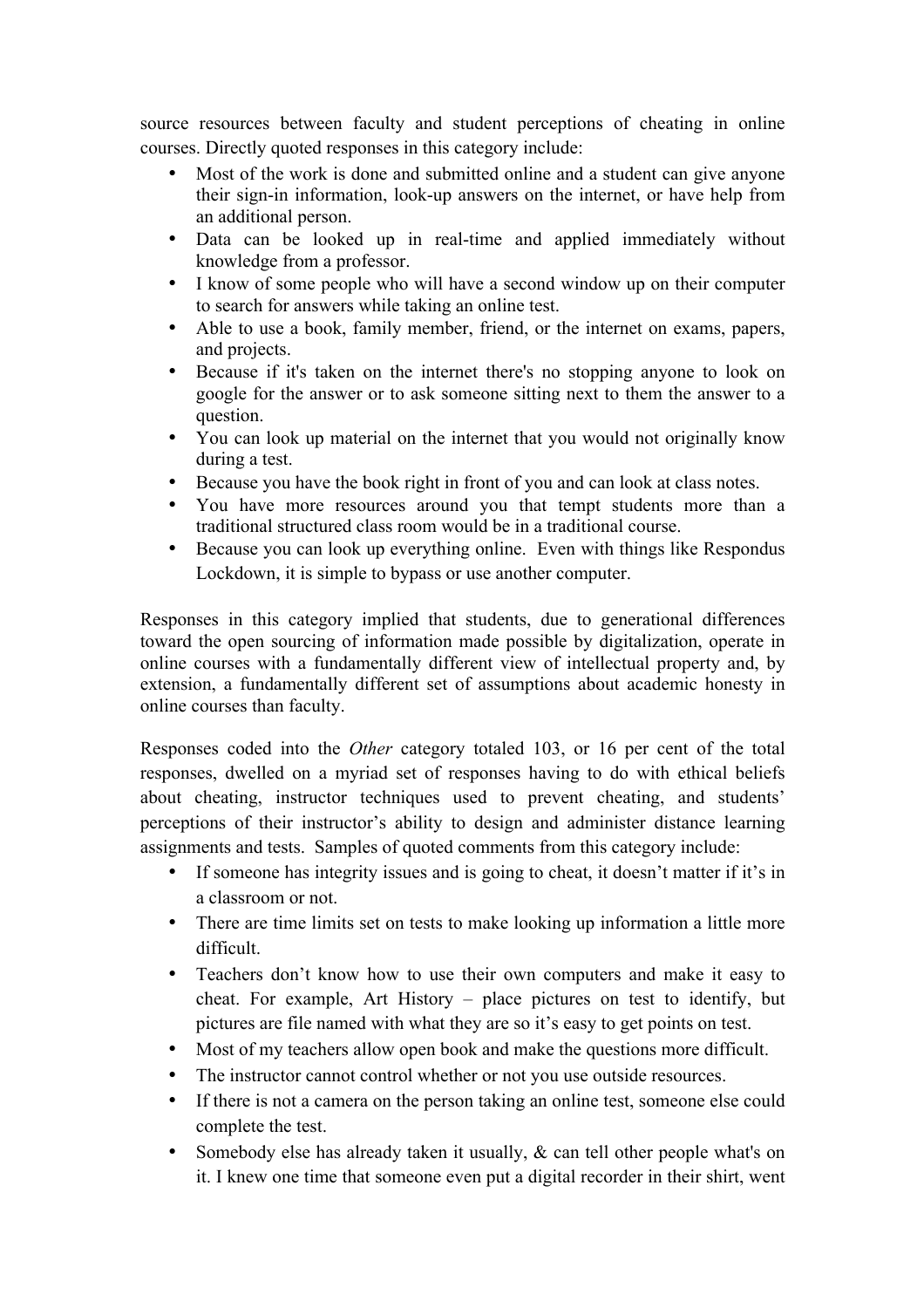into a testing center and quietly read every question to himself & then gave the recording of the final exam to their friend.

• A few years ago, yes, it would have been extremely easy. Now, it would be slightly less so, due to the advent of things like Turnitin, though I question their effectiveness, because effectiveness of a program like that is based on volume of samples available, and I seriously doubt that the volume is sufficient to truly do what they claim to do.



**Figure 1:** Why Students Cheat in Online Courses

## **Conclusions**

Public institutions are being pressured to complete with for profit virtual campuses by offering more online courses and degrees. There are critical challenges and barriers to any online course or program (Tanner, 2007 and Yang & Cornelious, 2005). The challenge of upholding high academic standards, specifically academic honesty, becomes arduous. Faculty and students know and admit that cheating is occurring in online courses (Tanner & Piper, 2010, Piper & Tanner, 2011 and Tanner, Hartsell, & Piper, 2012). However, faculty are at a distinct disadvantage as there is still a "generational digital literacy divide" (Tanner, 2007, p. 126).

Based on analysis of student answers in the qualitative part of the study, it would appear that a primary question raised by the findings of the study's quantitative data *"Does dishonesty exist in online courses?"* is definitively answered in the positive. The fact that responses coded into Scenario 1 *Lack of Supervision*, the category most suggestive of a common definition of cheating among students and faculty, were almost the same in percentage as the responses coded into Scenario 2 *Unclear Boundaries* and Scenario 3 *Open Source* combined, assumes that online courses are exposing a digital divide between faculty and students over the parameters of academic honesty. Moreover, the fact that both Scenario 1 *Lack of Supervision* and Scenario 2 *Unclear Boundaries* presuppose a common definition of academic honesty only serves to further advance the assumption of a shared definition. Because the distinction between Scenario 1 and Scenario 2 rests on how a shared definition of academic honesty is operationally applied in different circumstances, not on different concepts of academic honesty, it would require that responses coded into Scenario 3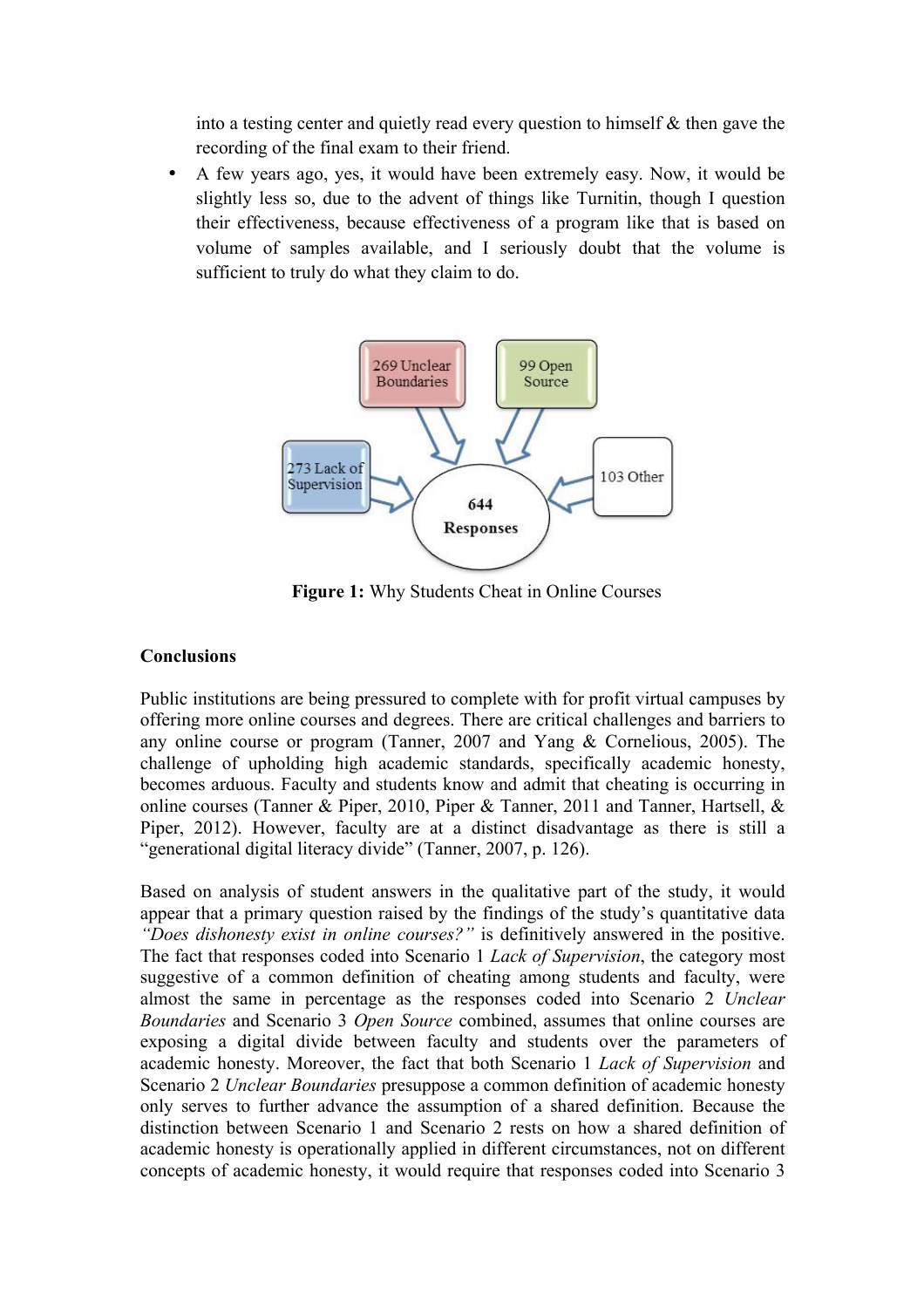be greater than responses coded into Scenarios 1 and 2 combined before it could be stated that a majority of responses indicated students and faculty operate from different notions of what constitutes cheating in online courses. Thus, at least based on the study's student responses, if digitalization and the open-access to information it provides is indeed forcing, as Pfannenstiel suggested (2010), a generational redefinition of the concept of individual versus community ownership of intellectual property, such a redefinition has yet to create a fundamental divide between faculty and student definitions of academic honesty.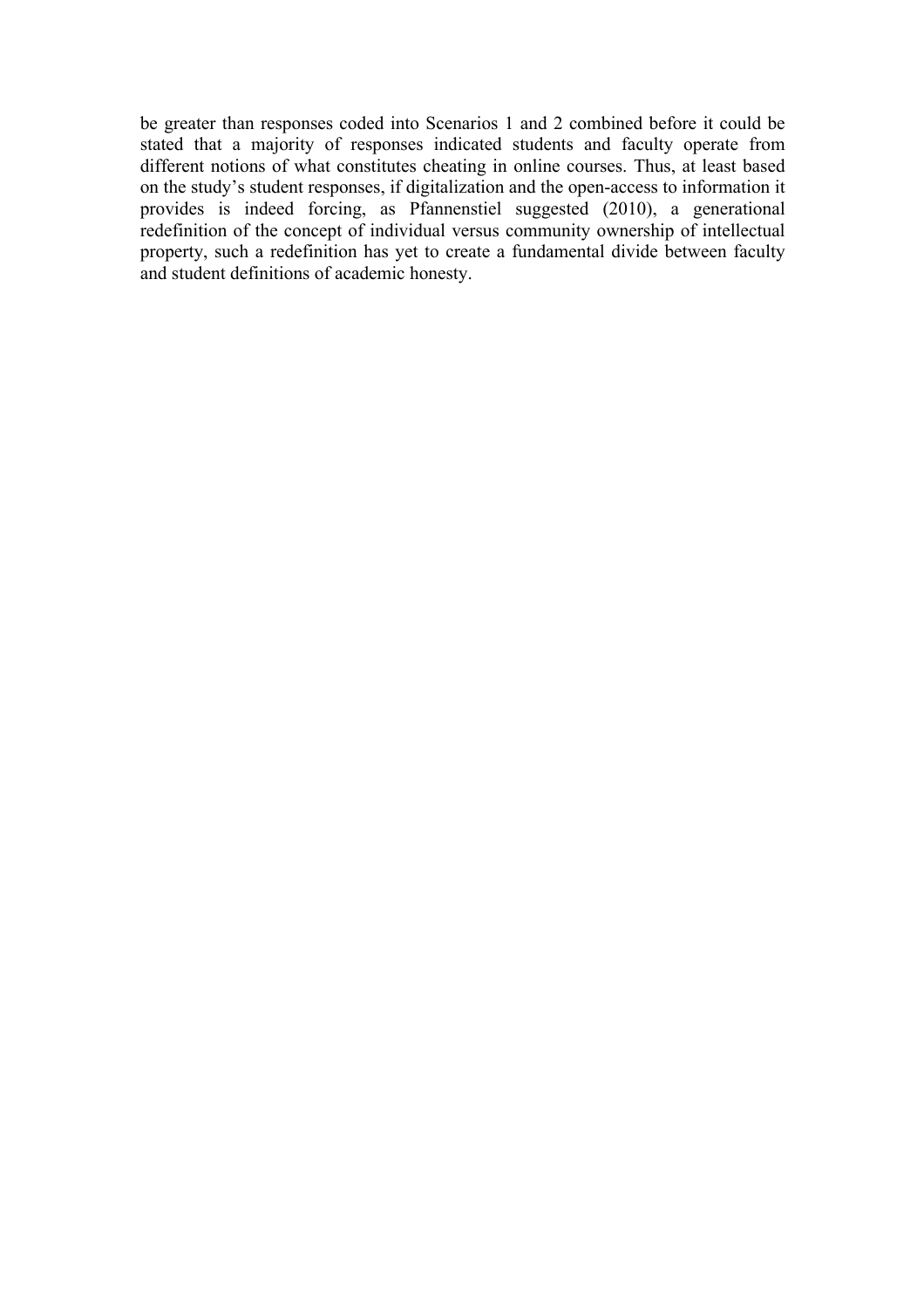#### **References**

Barrett, R., & Cox, A.L. (2005). At least they're learning something: The hazy line between collaboration and collusion. *Assessment and Evaluation in Higher Education, 30* (2), 107-122.

Bedford, W., Gregg, J., & Clinton, S. (2009). Implementing technology to prevent online cheating: A case study at a small southern regional university. *Journal of Online Learning and Teaching 5*(2), 230-238.

Bowers, W. J. (1964). *Student dishonesty and its control in college*. New York: Bureau of Applied Social Research, Columbia University.

Brock, P. A. (2008). Lead us into temptation: The big business of cyber-cheating. *The Journal of Social Work Values and Ethics, 5*(1), 1-2.

Diekhoff, G., LaBeff, E. Clark, R., Williams, L., Francis, B., & Haines V. (1996). College cheating: Ten years later. *Research in Higher Education, 37*(4), 487-502.

Evans, J. (2009). High-tech cheating? Students have a different perspective. *eSchool News, 12* (8), 20-21.

Grijalva, T. C., Nowell, C., & Kerkvliet, J. (2006). Academic honesty and online courses. *College Student Journal*, *40*, 180-185.

Hinman, L. M. (2002). Academic integrity and the world wide web. *Computers and Society 31*(1), 33.

Jakes, D. (2009). Cheater or collaborator? *Technology and Learning, 29* (12), 50.

Jordan, A. (2001). College student cheating: The role of motivation, perceived norms, attitudes, and knowledge of institutional policy. *Ethics and Behavior, 11*(3), 233-247.

Kennedy, K., Nowak, S., Raghuraman, R., Thomas, J., & Davis, S., (2000). Academic dishonesty and distance learning: Student and faculty views. *College Student Journal, 34* (2), 309-314.

King, C. G., Guyette, R. W., & Piotrowski, C. (2009). Online exams and cheating: An empirical analysis of business students' views. *The Journal of Educators Online 6*(1), 1-11.

Kitahara, R. T. & Westfall, F. (2007) Promoting academic integrity in online distance learning courses. *Journal of Online Learning and Teaching, 3*(3), 265-276.

Lanier, M. (2006). Academic integrity and distance learning. *Journal of Criminal Justice Education, 17* (2), 244-261.

McCabe, D. L., Klebe Trevino, L., & Butterfield, K. (1999). Cheating in academic institutions: A decade of research. *Ethics and Behavior, 11*(3), 219-232.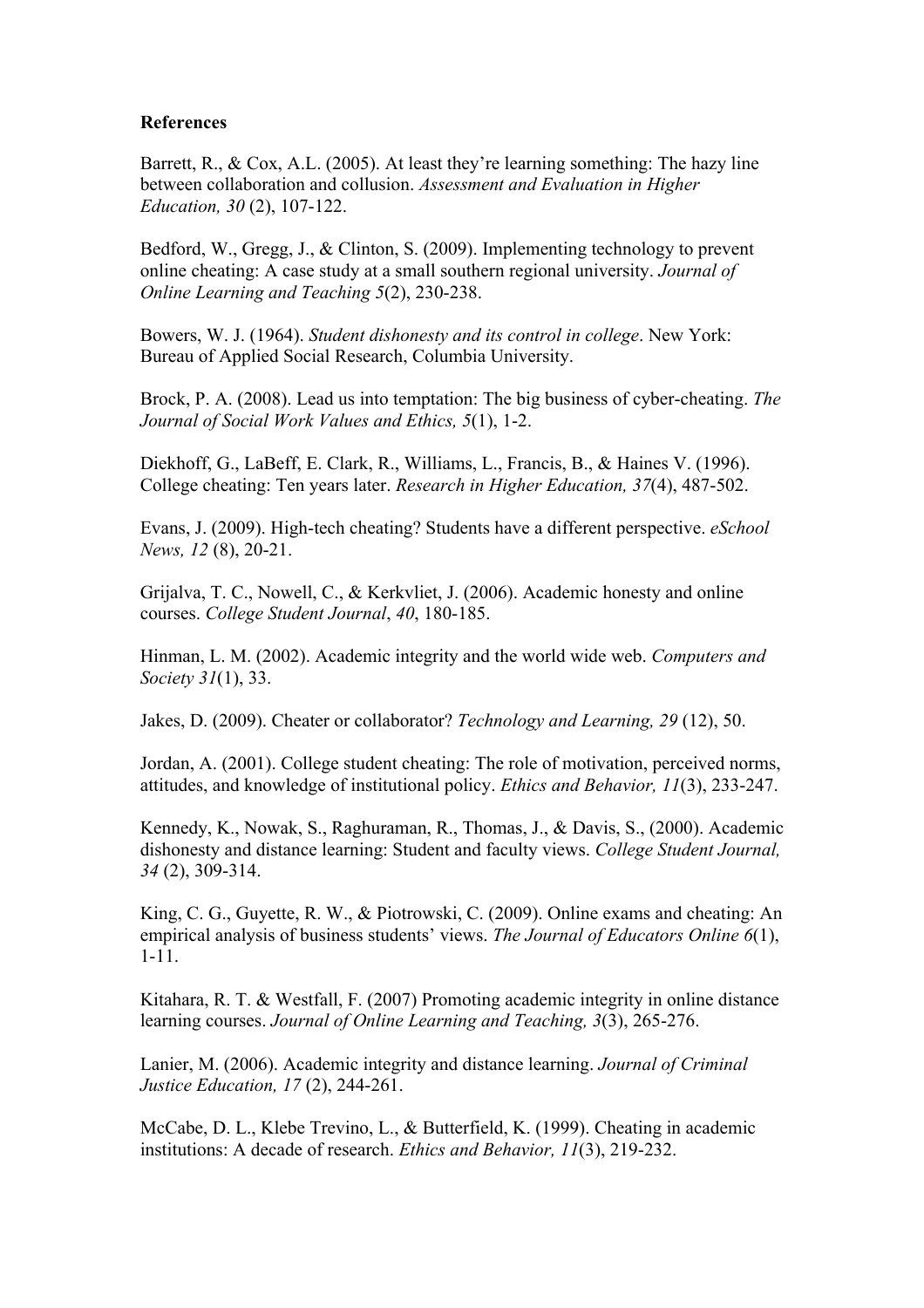McCabe, D. L. (2002). Cheating: Why students do it and how we can help them stop. *American Educator, Winter,* 38-43.

Pfannenstiel, A.N. (2010). Digital literacies and academic integrity. *International Journal for Educational Integrity, 6* (2), 41-49.

Piper, C. & Tanner, L. (2011). Just a click or phone call away: Faculty & student perceptions about completing online coursework independently In *Proceedings of World Conference on E-Learning in Corporate, Government, Healthcare, and Higher Education 2011* (pp. 1457-1466). Chesapeake, VA: AACE

Rogers, C. F. (2006). Faculty perceptions about e-cheating during online testing. *The Journal of Computing Sciences in Colleges, 22*(2), 206-212.

Rowe, N. C. (2004). Cheating in online student assessment: Beyond plagiarism. *Online Journal of Distance Learning Administration, 7*(2).

Saunders, G., Wenzel, L., & Stivason, C. (2008). Internet courses; Who is doing the work? *Journal of College teaching and Learning, 5* (6), 25-35.

Scanlon, E., & Issroff, K. (2005). Activity theory and higher education: Evaluating learning technologies. *Journal of Computer Assisted Learning, 21*(6), 430-439.

Stuber-McEwen, D. Wiseley, P. & Hoggatt, S. (2009). Point, click, and cheat: Frequency and type of academic dishonesty in the virtual classroom. *Online Journal of Distance Learning Administration, 12*(3), 1-10

Tanner, L. K. (2007). *Critical challenges and barriers to online learning: Nontraditional adult students in a nontraditional teacher licensing program.* Saarbrucken, Germany: VDM Verlag Dr. Muller.

Tanner, L. K**.** , Hartsell, R., & Piper, C. (2012). Collaboration or collusion: Perceptions of Academic Honesty in Online courses. In Proceedings of the *4th Paris International Conference on Education, Economy & Society* Paris France.

Tanner, L. & Piper, C. (2010). Succumbing to temptation--To cheat or not to cheat? Faculty and student perceptions of academic integrity in distance education courses. In *Proceedings of World Conference on E-Learning in Corporate, Government, Healthcare, and Higher Education 2010* (pp. 1457-1466). Chesapeake, VA: AACE

Trenholm, S. (2006). A review of cheating in fully asynchronous online courses: A math or fact-based course perspective. *Journal of Educational Technology Systems, 35* (3), 281-300.

Turner, C. (2005). A new honesty for a new game: Distinguishing cheating from learning in a web-based testing environment. *Journal of Political Science Education, 1,* 163-174.

Watson, G., & Sottile, J. (2010). Cheating in a digital age: Do students cheat more in online courses? *Online Journal of Distance Learning Administration, 8* (1).